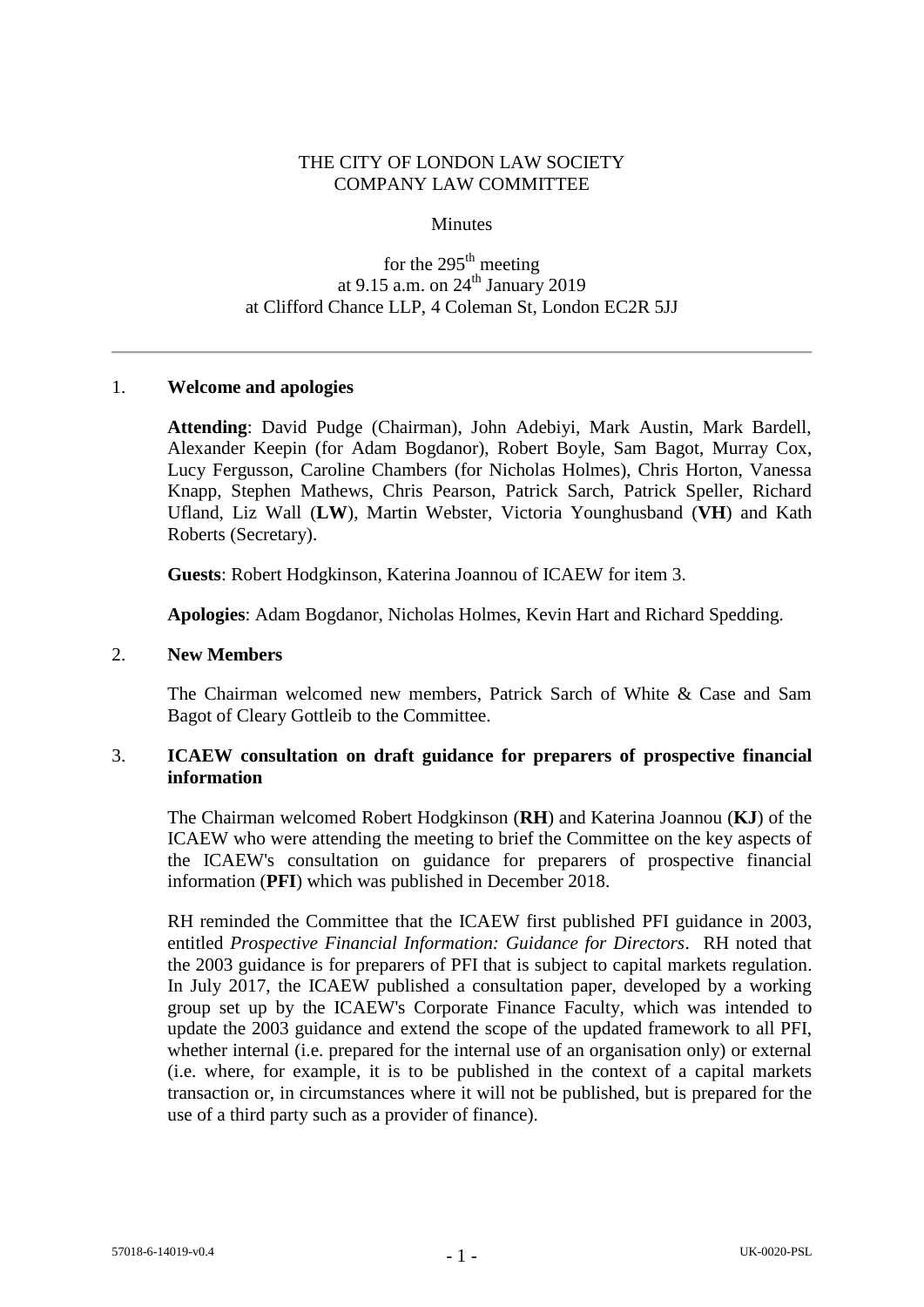RH explained the draft guidance requires that PFI be prepared accordingly to four principles and that it should demonstrate four attributes. The attributes and principles are:

- relevant PFI should be prepared on a "user needs" principle;
- reliable because it is prepared on the basis that it is supported by a thorough business analysis;
- understandable based on "reasonable disclosure principles" intended to limit how tentative and speculative information can be. Accordingly, if PFI needs extensive disclosures and provisos, then it risks not being understandable; and
- comparable in that it must be capable of subsequent validation by comparison with historical financial information. For example, if the PFI states that the transaction will realise savings of £x, will it be possible to determine if this has been achieved?KJ reported that, whilst the consultation period officially ends on 30 April 2019, the ICAEW would be flexible and would be willing to consider submissions and views received after this date.

The Chairman thanked RH and KJ for coming to the meeting and for sharing the thinking around the current consultation following which RH and KJ then left the meeting.

### 4. **Feedback from the FCA/CLLS Liaison Group meeting held on 9 January 2019**

VH provided a report to the Committee on the discussions at the Liaison Group meeting.

VH reported that, since the meeting, the FCA has been in touch to set up a further meeting and has proposed a date of 1 May. VH agreed to liaise with the Working Group and then revert to the FCA on this proposal.

# 5. **Matters arising**

5.1 CMA review of the statutory audit sector*.* The Committee noted that on 18 December 2018, the Competition and Markets Authority (**CMA**) announced the publication of an update paper on its market study into competition in the statutory audit market, which it launched in October 2018. It was noted that the CMA's paper identifies serious competition concerns in the audit sector and has made three key recommendations: (i) splitting the audit and advisory businesses at large accountancy firms, with separate management and accounts; (ii) regulatory oversight of the appointment of auditors; and (iii) a joint audit regime for FTSE 350 companies, with a "Big Four" firm and a "non-Big Four" firm working jointly on an audit. The Committee discussed the fact that splitting the generally less remunerative audit work from the generally more remunerative advisory work may well impact on the audit fees payable by an issuer. The Committee also noted concerns that have been raised, if the proposals on a joint audit regime are taken forward, about whether medium-sized firms have the resources to audit the accounts of the large number of large multinational companies with UK listings, notwithstanding that this approach has been adopted in countries such as France.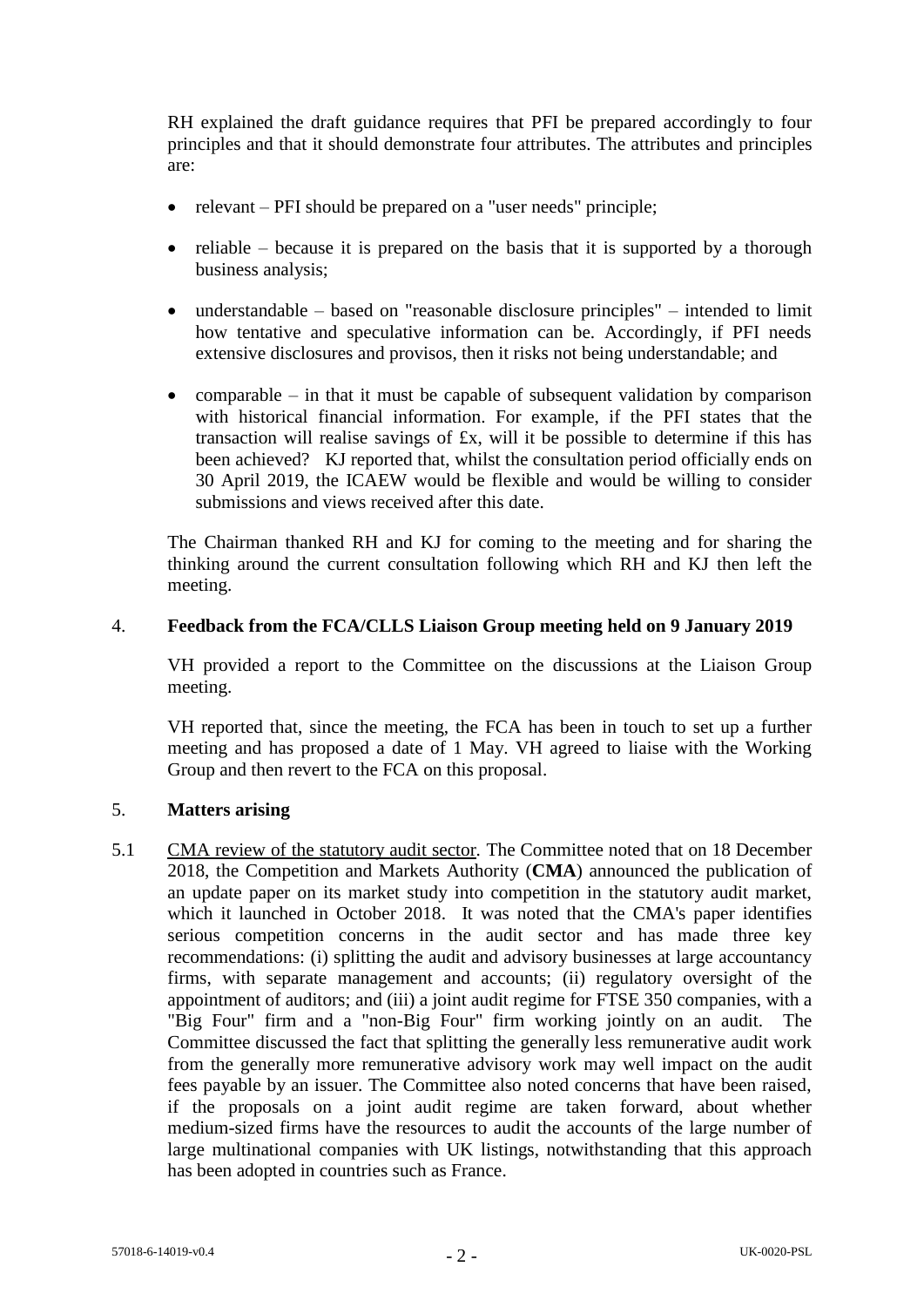The Committee noted that the CMA consultation closed on 21 January 2019 and that it is expected that the CMA's final report and recommendations will follow later in 2019.

5.2 Independent review of the Financial Reporting Council (**FRC**)*.* The Chairman reported that on 18 December 2018, Sir John Kingman published the final report of the independent review of the FRC. The Chairman reported that the report contains 83 recommendations in total, including recommendation that the FRC be replaced as soon as possible with an independent statutory regulator to be called the Audit, Reporting and Governance Authority (**ARGA**), which would be accountable to Parliament and have a new mandate, new clarity of mission, new leadership and new powers.

The Committee noted that the report also recommends that: (i) an effective enforcement regime should be developed in relation to directors of public interest entities to hold them to account for their duties to prepare and approve true and fair accounts and compliant corporate reports and that this regime should apply to a company's CEO, CFO, chair and audit committee chair; and (ii) an enforcement regime should apply to directors who are not a member of a professional accountancy body which should follow the principles of the audit enforcement procedure. The Committee noted that the report recommends that the regulator should set out the relevant requirements or statements of responsibilities in relation to auditing and corporate reporting in order that directors are individually accountable for their roles.

The Committee noted that Sir John Kingman had appeared in front of a Select Committee on 23 January 2019 where he had expressed his hope that the government and the FRC would press ahead with the implementation of those recommendations in the review that do not require primary legislation (he referred expressly to those recommendations in chapter 7 of his report that do not require legislation, including the appointment of a new FRC CEO and Board). The Committee noted that, given current pressures on Parliamentary time as a result of Brexit, the timeframe for taking forward those recommendations requiring primary legislation was inevitably very uncertain.

Finally, it was also noted that, alongside the review, Sir John Kingman had also published a letter to the Secretary of State in response to the request put to him to consider whether there is any case for change in the way in which audits are currently procured, and audit fees and scope are set, particularly for major companies of public interest.

5.3 FRC to examine the future of corporate reporting*.* The Committee noted that on 17 December 2018, the FRC announced the composition of an advisory group for its major project on the future of corporate reporting. The advisory group will provide input and advice to the FRC as it develops the project, which will lead to recommendations for changes to regulation and practice. It was noted that William Underhill, former Chairman of the Committee, was a member of the group. The Committee questioned whether the work of this advisory group would ultimately be subsumed by the new statutory regulator, the ARGA, which the Kingman Review had recommended be established.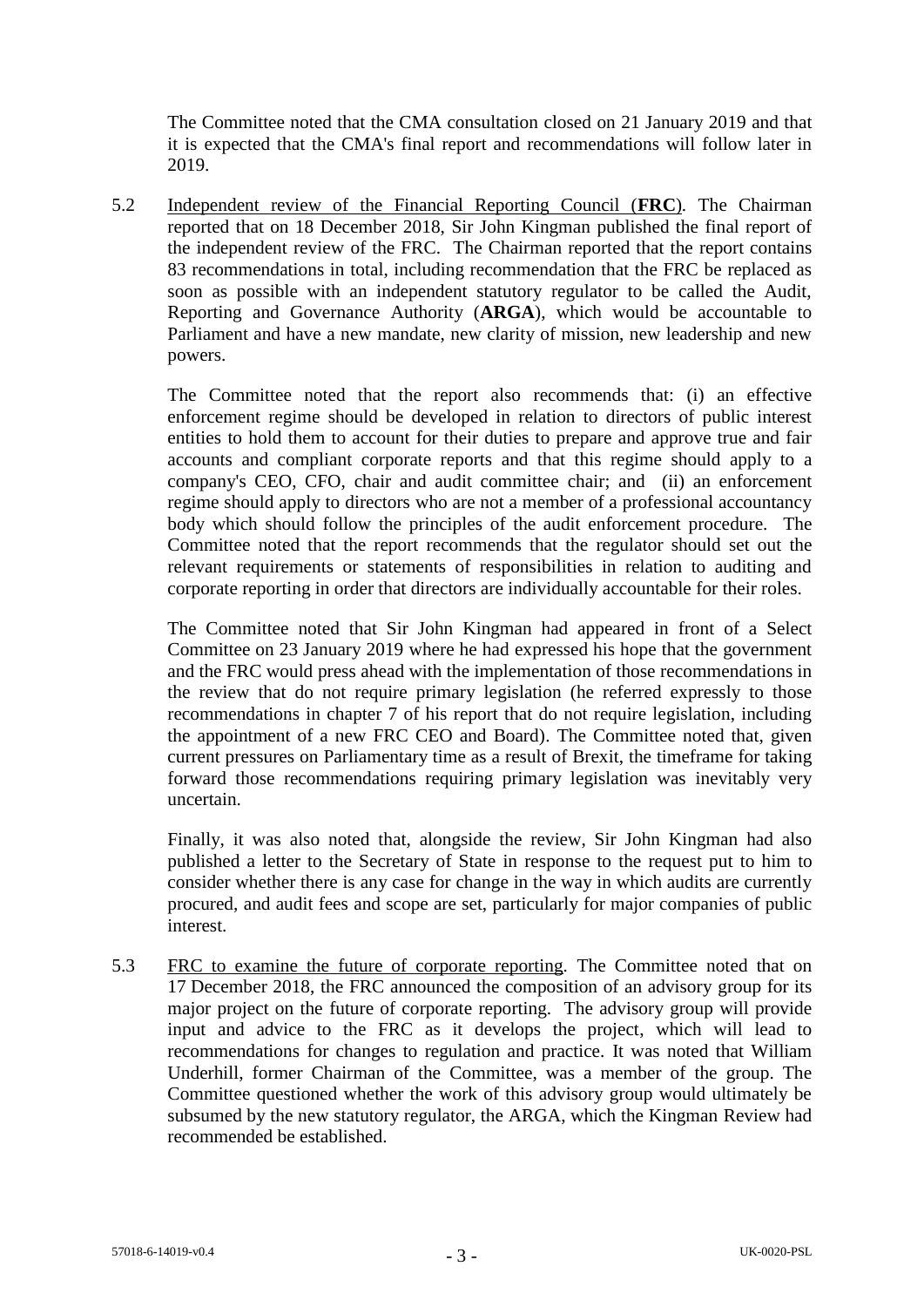- 5.4 European Single Electronic Format (**ESEF**)*.* The Committee noted that on 17 December 2018, the European Commission published the final draft text of its delegated regulation with regard to regulatory technical standards on the specification of a single electronic reporting format, along with Annexes. It was noted that the regulation is in substantially the same form as the draft submitted by ESMA to the European Commission in December 2017. The Committee noted that the ESEF is the machine-readable format in which issuers with securities listed on regulated markets will, for financial years beginning on or after 1 January 2020, prepare annual financial reports.
- 5.5 BEIS consultation on the reform of limited partnership law. The Committee noted that on 10 December 2018, BEIS published the response to its consultation on the reform of limited partnership law. It was noted that the press release states that the measures will bring greater transparency and more stringent checks to those registering a limited partnership and that annual filing requirements will ensure Companies House has accurate information on all UK limited partnerships. The Committee noted that these measures have been put in place to address the abuse of Scottish limited partnerships that has been linked to money laundering.
- 5.6 Launch of the Wates Principles*.* The Committee noted that on 10 December 2018, the FRC issued a press release announcing the launch of the Wates Corporate Governance Principles for Large Private Companies. Refer to discussion item 6.3 for further information.
- 5.7 Regulations prohibiting restrictions on assignment of receivables. The Chairman reported that the Business Contract Terms (Assignment of Receivables) Regulations 2018 (**Regulations**) were made on 23 November 2018 and published along with an explanatory memorandum.

The Committee confirmed its view – a view shared by the Law Society Company Law Committee (**LSCLC**) at its meeting the previous week - that sale and purchase agreements (**SPAs**) and asset purchase agreements (**APAs**) do not need an additional statement to address the fact that they are intended to fall outside of the ambit of the Regulations, but that an appropriate statement should be included in any ancillary documents that might otherwise be caught by the Regulations if the intention is that they should not be so caught e.g. transitional services agreements; short term supply agreements; and IP licences which are entered into as part of the relevant sale arrangements.

The Chairman reported that this approach is in line with the discussions that he and others had with BEIS and the factoring/financing providers when assisting with the drafting of the Regulations and is entirely consistent with the wording of the Regulations and the accompanying explanatory.

- 5.8 2018 UK Corporate Governance Code FAQs*.* The Committee noted that on 27 November 2018, the FRC published FAQs on the revised UK Corporate Governance Code.
- 5.9 FCA's first consultation paper on Brexit: proposed changes to the Handbook and Binding Technical Standards*.* The Committee noted that on 7 December 2018, the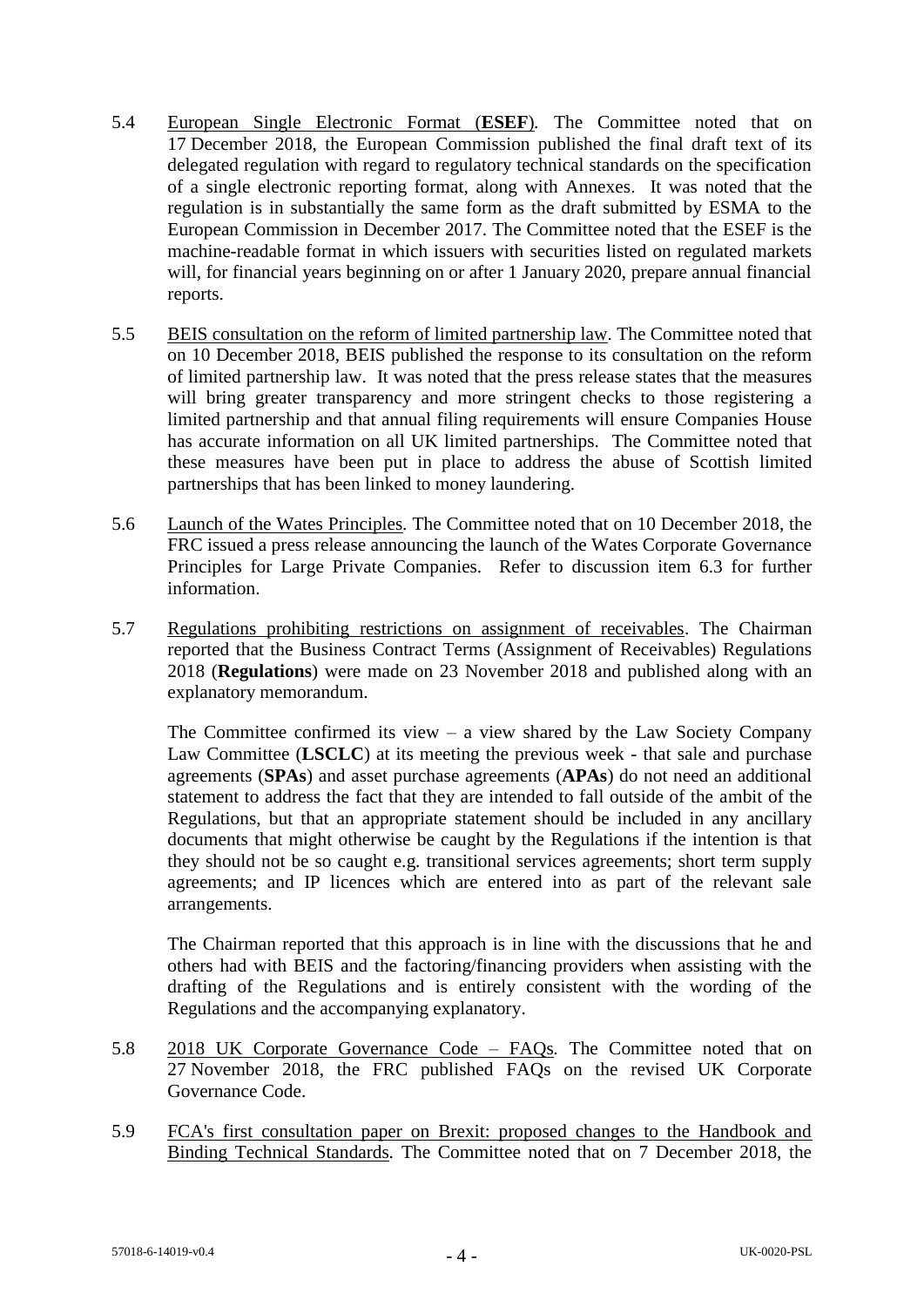Committee and the Law Society Company Law Committee submitted a joint response to the FCA's first consultation, CP18/28, on Brexit.

- 5.10 FCA's second consultation paper on Brexit: proposed changes to the Handbook and Binding Technical Standards. The Committee reported that on 21 December 2018, the Committee and the Law Society Company Law Committee submitted a joint response to the FCA's second consultation paper, CP8/36, on Brexit.
- 5.11 Takeover Panel consultation on asset valuations*.* The Committee reported that on 7 December 2018, the Committee and the Law Society Company Law Committee submitted a joint response to the Takeover Panel consultation paper PCP 2018/1.

Chris Pearson reported he had received a call from the Panel to discuss the Panel's approach to the shared jurisdiction rules post-Brexit as set out in Panel consultation paper PCP 2018/2 on the UK's withdrawal from the EU, to which the Committee had also submitted a response.

The shared jurisdiction regime currently applies to offers for companies which have their registered office in one Member State of the European Economic Area (and their securities admitted to trading on a regulated market in another EEA Member State (but not also on a regulated market in the EEA Member State in which the company has its registered office).

The Panel reiterated that, post-Brexit, there will be no grandfathering of the shared jurisdiction provisions, but that the Panel were alive to concerns that this would mean that certain listed companies will fall outside of the scope of the Takeovers Code. In particular, upon the deletion of section  $3(a)(iii)$  of the Introduction, the Code would no longer apply to an offer for: (a) a company which has its registered office in an EEA Member State (i.e. not in the UK) and whose securities are admitted to trading on a regulated market in the UK (but not in that EEA Member State); or (b) a company which has its registered office in the UK and whose securities are admitted to trading on a regulated market in an EEA Member State (and not on a regulated marked in the UK) and which does not satisfy the "residency test" in section  $3(a)(ii)$ of the Introduction to the Code. The Panel had indicated that they had been in contact with all of the affected companies.

Separately, on the question of conditions (in particular conditions relating to EU antitrust clearance), the Panel indicated that there would be a more widespread review in due course.

5.12 Law Commission consultation on electronic execution of documents. The Committee noted that on 23 November 2018, the Committee and the City of London Law Society Financial Law Committee submitted a joint response to the Law Commission's consultation on electronic execution of documents. It was noted that the response was broadly supportive of the Law Commission's view that it is possible to execute documents electronically but highlighted that the Committees would support this being clarified to remove any element of doubt. The Committee noted that Companies House currently refuses to accept documents which have electronic signatures and so are out of line with the Law Commission's views. The Chairman agreed to write to Companies House to raise this issue with them. LW reported that the issue regarding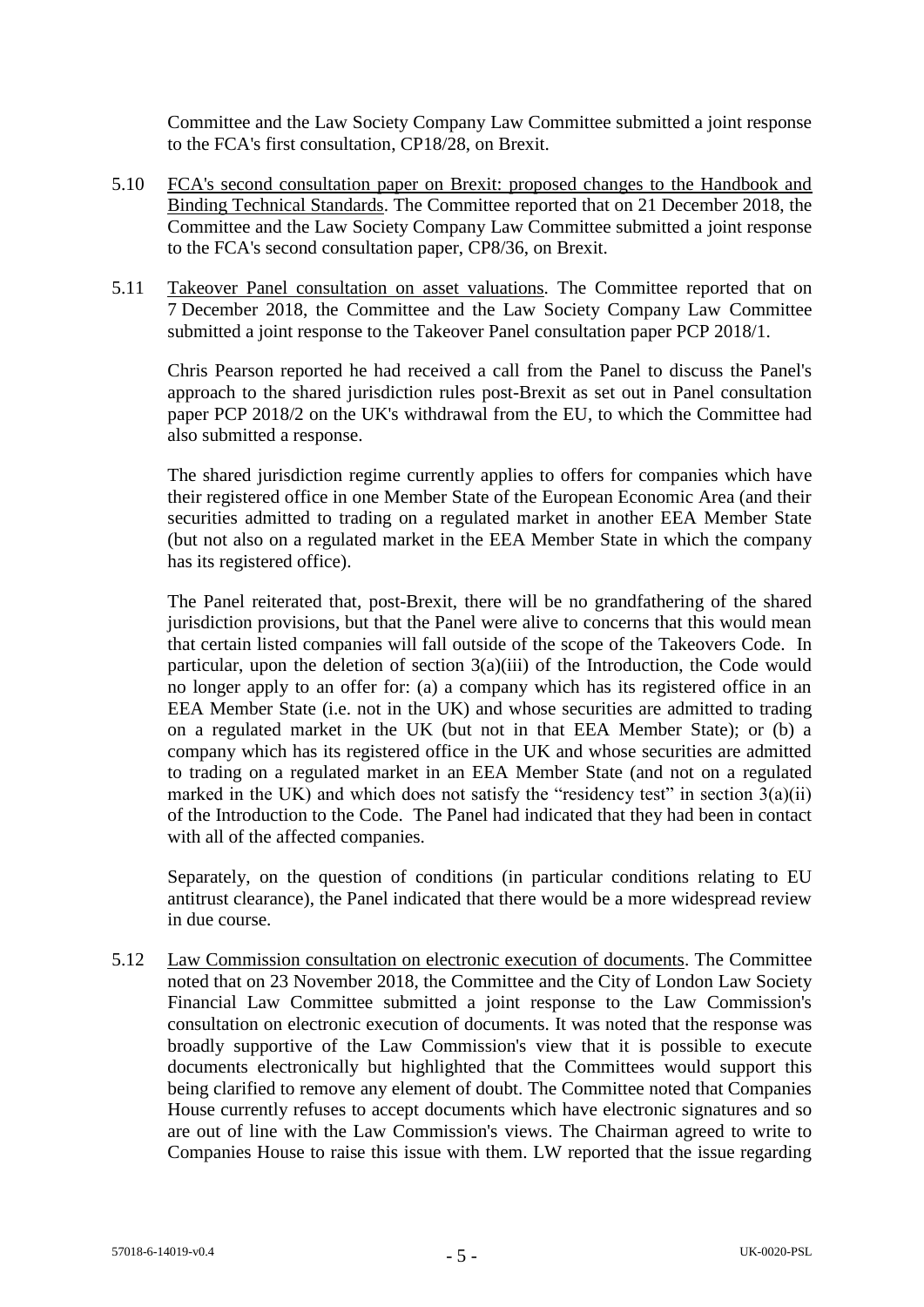Companies House refusing to accept documents with electronic signatures had been flagged in the Law Society's response to the consultation.

#### 6. **Discussions**

- 6.1 BEIS consultation on national security and investment*.* The Chairman reported that he had spoken to BEIS to arrange a follow up meeting with them on 7 February 2019 at which BEIS will brief the joint Committee/Law Society Company Law Committee working group on some of the "tweaks" and "refinements" being made to the Government's proposed new national security regime in light of responses to the recent consultation.
- 6.2 Recommendations from the independent review of the FRC*.* Refer to item 5.2 above.
- 6.3 Wates Corporate Governance Principles for Large Private Companies. The Committee discussed whether members have seen any emerging practice in relation to the adoption of governance codes by large private company subsidiaries/subsidiaries which are unlisted public companies (or those with listed debt only) A number of members reported having discussed this issue with clients. Some reported that clients felt that Wates, whilst applicable to large private companies, was not applicable to private companies within a larger group with a listed parent. Others reported that clients were of the view that there was good governance within the larger group and that Wates was a useful framework to use to describe the governance within the group and the subsidiary itself, so whilst they were not formally adopting Wates, they were using it as framework to aide their description of their group governance practices. Another member reported that they had seen a large subsidiary in a listed group adopt Wates, rather than adopt the more detailed group governance code. No clear market practice appeared to have emerged at this early stage.

The Committee was also of the view that it would be open to non-listed PLCs (including those within larger groups) to adopt Wates notwithstanding its references to "private" companies.

6.4 Brexit*.* The Committee noted a [memorandum](http://www.citysolicitors.org.uk/attachments/article/106/CLLS%20endorsed%20memorandum%20on%20private%20contracts%20and%20Schedule..pdf) submitted to government in November 2018 by Karen Anderson who chairs the CLLS Regulatory Law Committee setting out that Committee's view that English law governed private contracts are not within the scope of paragraphs  $1(1)(a)(iii)$  and  $2(1)(a)(iii)$  of Schedule 8 to the EU Withdrawal Act (**EUWA**). It was noted that if they were, then this would have the result that ambulatory references to EU legislation in such contracts would be amended in accordance with those provisions and this could have significant unintended consequences.

It was noted that subsequently a letter dated 21 December 2018 had been received by the City of London Corporation confirming DXEU's intentions regarding ambulatory references. The letter from DXEU confirms that, after internal consideration, DXEU have decided not to make secondary legislation at this stage relating to ambulatory references to EU law and their relationships to contracts and, that, if there is a need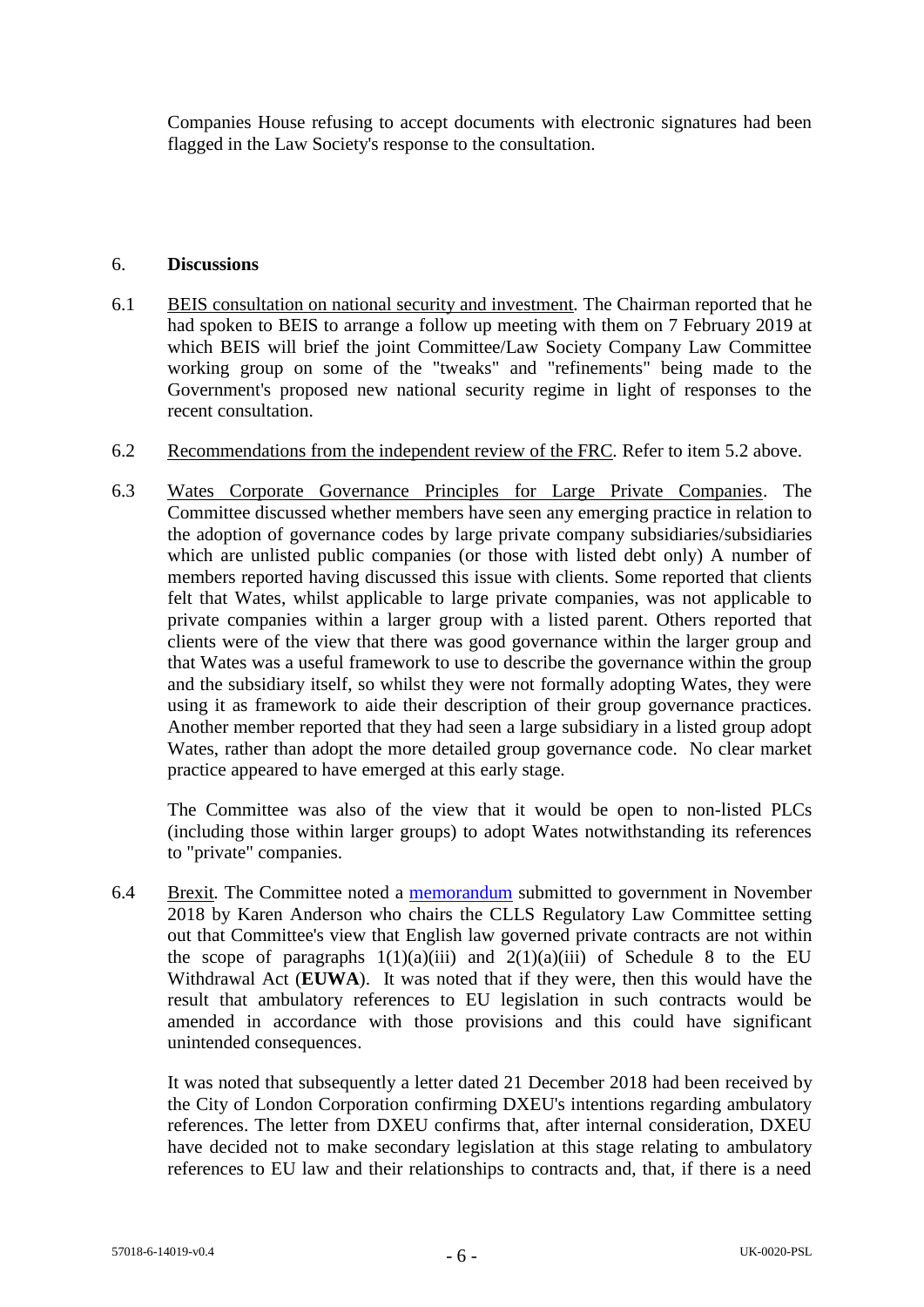after 29 March 2019 to revisit the issue of ambulatory references, DXEU would be open to receiving further views.

### 7. **Recent developments**

## 7.1 **Company law**

(a) The Committee noted that there were no matters to consider.

# 7.2 **Corporate governance**

- (a) Private Equity Reporting Group: Eleventh report on conformity with Walker Guidelines and updated good practice reporting guide for portfolio companies*.* The Committee noted that on 14 December 2018, PERG published its eleventh report on conformity with the Walker Guidelines and an updated version of the good practice reporting guide for portfolio companies. It was noted that the guide has been updated following the review of portfolio company disclosures in 2018 and highlights examples of good practice in order to aid portfolio companies with their narrative reporting in 2019.
- (b) QCA and UHY Hacker Young Corporate Governance Behaviour Review 2018*.* The Committee noted that on 3 December 2018, the QCA and UHY Hacker Young published their Corporate Governance Behaviour Review 2018 which analysed the corporate governance disclosures of 50 AIM companies to identify patterns and to examine the impact of the AIM Rule 26 change last September. The Committee noted that the report includes the five top tips for AIM company boards, the impact of AIM Rule 26 and the trends that can be seen from six years of examining mid and small-cap governance.

# 7.3 **Reporting and disclosure**

- (a) Revised GC100 and Investor Group directors' remuneration reporting guidance*:* The Committee noted that on 10 December 2018, the GC100 and Investor Group published a revised version of its directors' remuneration reporting guidance (can be found on Practical Law). It was noted that the main updates to the guidance reflect the changes to reporting requirements introduced by the Companies (Miscellaneous Reporting) Requirements 2018.
- (b) FRC thematic review of the 'other information' in annual reports. The Committee noted that on 6 December 2018, the FRC issued a press release announcing the publication of a thematic review of auditors' work on the 'other information' in annual reports i.e. all financial and non-financial information included in an annual report other than the financial statements and the audited parts of the directors' remuneration report. The Committee noted that according to the report, auditors' work on this information does not consistently meet the requirements of Auditing Standards.
- (c) Report on climate-related disclosures*.* The Committee noted that on 10 January 2019, the Technical Expert Group on Sustainable Finance set up by the European Commission in July 2018 published its first report on companies' disclosure of climate-related information. It was noted that the report contains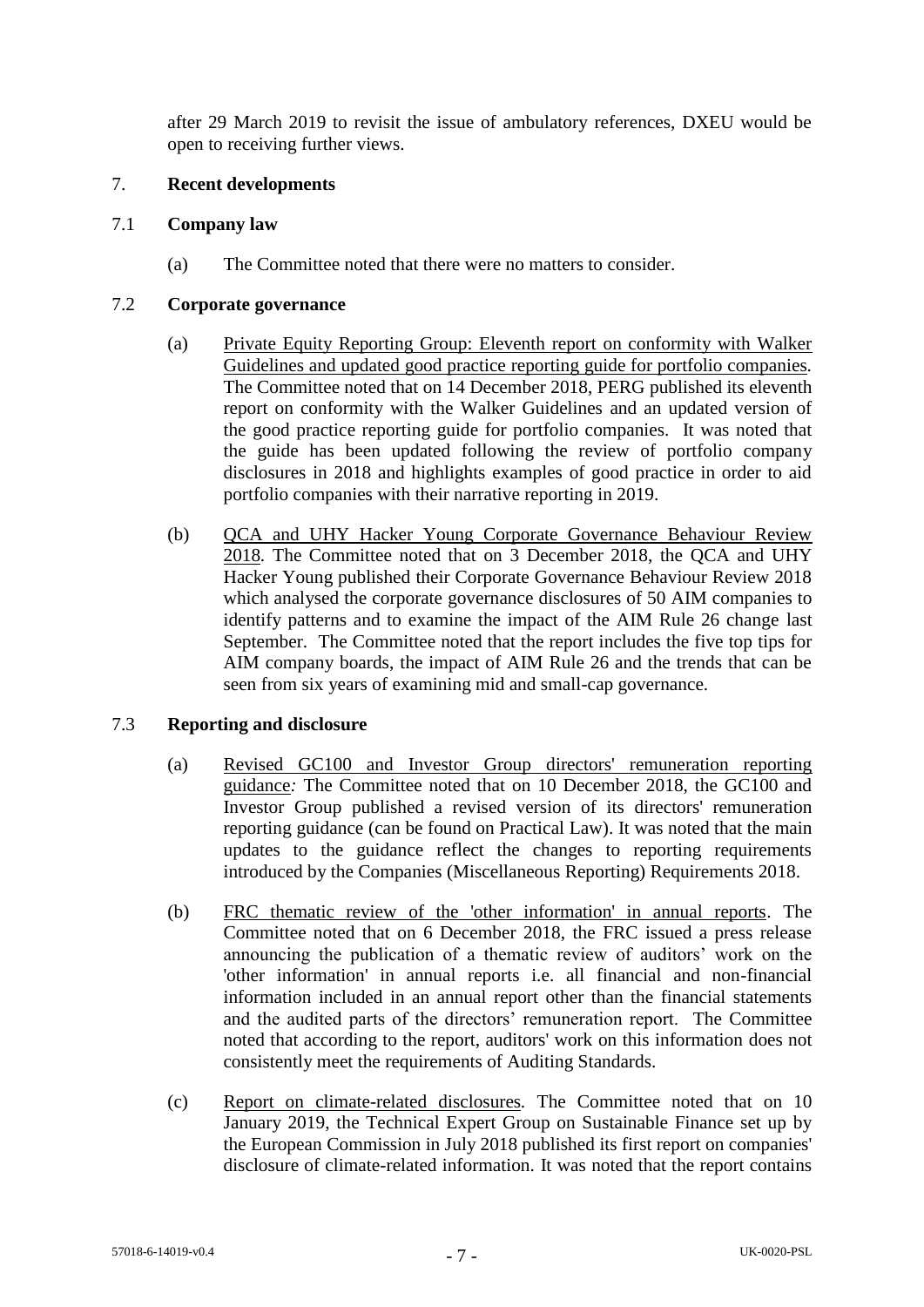recommendations which will allow the Commission to update its non-binding guidelines on non-financial reporting with specific reference to climate-related information and also contains proposals for disclosing not just how climate change might influence the performance of the company, but also the impact of the company itself on climate change.

# 7.4 **Equity capital markets**

- (a) Public censure and fine for breaches of AIM Rules 11 and 31*.* The Committee noted that on 7 December 2018, the London Stock Exchange published AIM Disciplinary Notice 20 to announce that Bushveld Minerals Limited had been publicly censured and fined £700,000 (discounted to £490,000 for early settlement) for breaching AIM Rule 11 (general disclosure of price sensitive information) and AIM Rule 31 (AIM company and directors' responsibility for compliance). The Chairman reported that Bushveld had entered into exclusivity arrangements in relation to a potential transaction to acquire an interest in a vanadium mine and plant and that, as part of these arrangements, Bushveld was required to deposit with its lawyers a sum, which was material in the context of the company's financial position (it was operating under challenging commercial conditions), that would be released to the proposed seller on the fulfilment of certain conditions. It was noted that the breaches related to the failure to disclose in a timely manner that Bushveld had entered into a binding obligation regarding the deposit given that, on account of its materiality, this was held to give rise to an obligation to disclose without delay. It was further noted that Bushveld's nomad had advised that entering into the agreement would trigger a disclosure obligation but that Bushveld did not follow this advice when it entered into the agreement and, instead, followed the advice of its lawyers as its preference was to avoid or delay suspension of its shares due to the potential transaction being a reverse takeover.
- (b) Draft European Commission delegated regulation on prospectuses. The Committee noted that on 28 November 2018, the European Commission published the draft text of its delegated regulation supplementing the new Prospectus Regulation, along with Annexes (both can be downloaded from this webpage). It was noted that the draft regulation will repeal and replace the Prospectus Regulation (809/2014) and determine the format, content, scrutiny and approval of prospectuses.

# 7.5 **MAR**

(a) FCA publishes Market Watch No. 58*.* The Chairman reported that on 17 December 2018, the FCA published Market Watch No. 58. It was noted that FCA has reviewed industry implementation of MAR and, in this edition, outlines its findings and offers clarity on some of the issues raised, including the implementation of the market soundings regime and insider lists.

# 7.6 **Accounting**

(a) Brydon review into UK audit standards*.* The Committee noted that on 18 December 2018, following publication of the CMA paper (see item 5.1),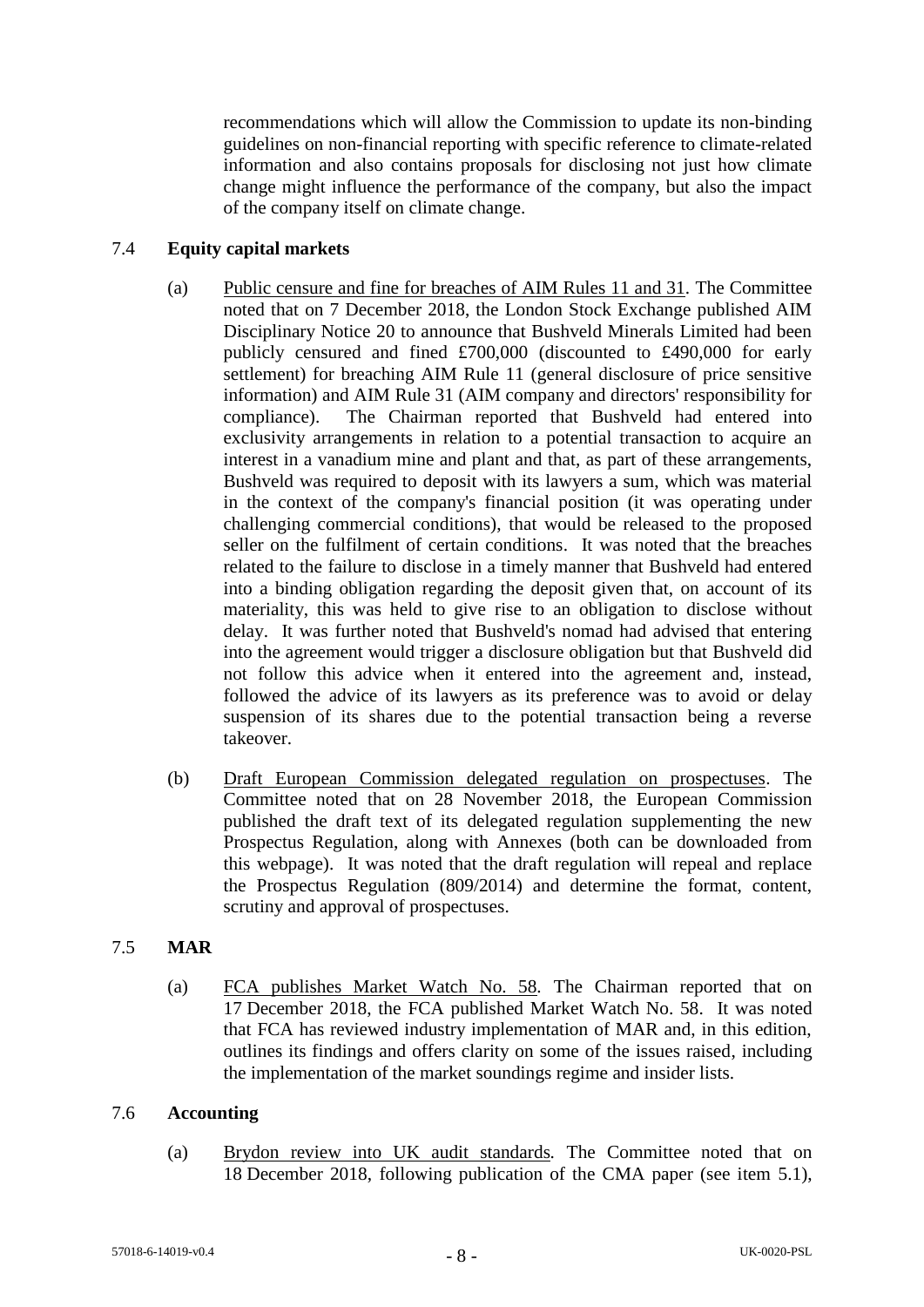BEIS announced the launch of a new independent review into standards in the UK audit market, to be led by Donald Brydon, outgoing chair of the London Stock Exchange Group. The Committee noted that the Brydon review into UK audit standards has been tasked with recommending what more can be done to ensure audits meet public, shareholder and investor expectations and will also build on the findings of the Kingman review. It was noted that detailed terms of reference and a project plan are to be published in 2019.

## 7.7 **Takeovers**

(a) Panel Statement 2018/19 – Ruling of the Chairman of the Hearings Committee*.* The Committee noted that on 29 November 2018, the Takeover Panel published Panel Statement 2018/19 which sets out the Ruling of the Chairman of the Hearings Committee that dismissed Mr King's request to convene the Hearings Committee under Rule 2 of the Hearings Committee's Rules. It was noted that Mr King made a request for the Hearings Committee to be convened to review a ruling of the Panel Executive that Mr King's obligation to procure a mandatory offer for Rangers shares should extend to the holders of new shares issued with the consent of shareholders given at an EGM of Rangers on 31 August 2018 and that the request was rejected by the Chairman because any attempt to persuade the Hearings Committee to waive the obligation to procure a mandatory bid to the holders of the new shares would have no reasonable prospect of success.

### 7.8 **Miscellaneous**

(a) Companies House to check for UN sanctions when reviewing registration applications. The Committee noted that on 5 December 2018, Companies House announced that, from 12 December 2018, it will check for UN sanctions when reviewing applications to register companies, Societas Europaea, limited liability partnerships and Scottish limited partnerships. It was noted that Companies House will check the details of proposed directors, secretaries, members and people with significant control for any matches to designated persons i.e. individuals or corporate bodies on which the United Nations has imposed financial sanctions and that, if Companies House believes any details sufficiently match those of a designated person, it will reject the application, but with the option to resubmit the application with evidence that the person is not a designated person.

### 7.9 **Cases**

- (a) Global Corporate Limited v Dirk Stefan Hale [2018] EWCA Civ 2618. The Committee noted that the Court of Appeal overturned a High Court decision holding that payments made to a director shareholder were unlawful distributions, holding that the High Court judge should not have focussed on the intention of the directors when authorising the payments as dividends, but on whether the payments were lawful distributions of the company's assets when made.
- (b) Hopkinson v Towergate Financial (Group) Limited [2018] EWCA Civ 2744. The Committee noted that the Court of Appeal had to construe a notice of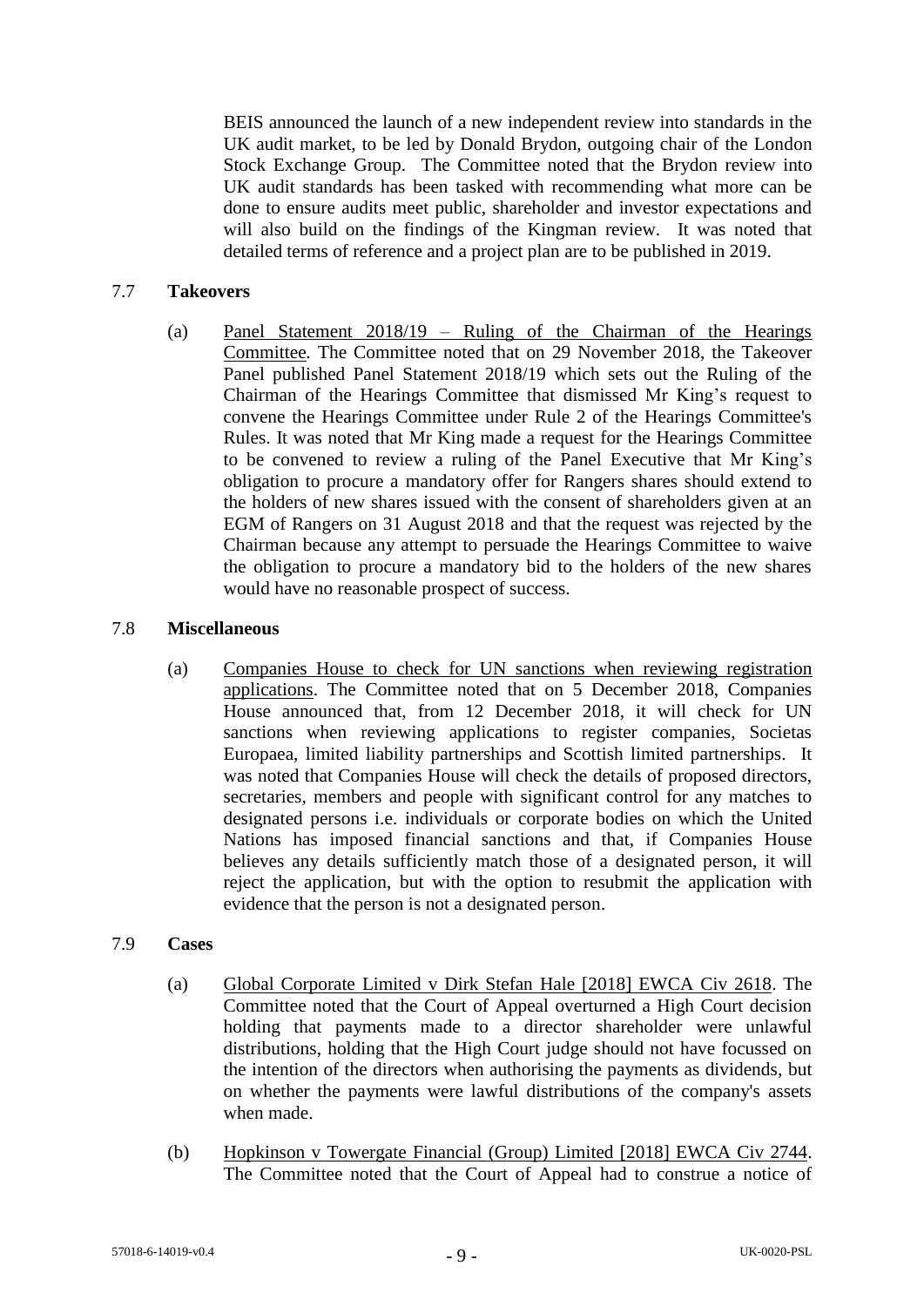claims provision in a share purchase agreement, reiterating the point that every notification provision turns on its own individual wording. The Committee noted that the dispute revolved around what "Claim" meant in the notice of claim provision and whether a notice of a claim under an indemnity had to comply with the specified content requirements. The case is a reminder to drafters of sale and purchase agreements to ensure that the drafting of the limitations on liability is clear and accurately reflects the position agreed between the parties.

- (c) Philip Morris v Swanton Care & Community Limited [2018] EWCA Civ 2763. The Committee noted that the Court of Appeal held that a clause in a share purchase agreement that stated one of the sellers, Mr Morris, would have the option to provide consultancy services for an initial period "and following such period such further period as shall reasonably be agreed between Mr Morris and the buyer" was unenforceable in respect of the further period as it was an agreement to agree.
- (d) Katara Hospitality v (1) Gerard Guez and (2) Jacqueline Rose [2018] EWHC 3063 (Comm). The Committee noted that the High Court held that a power of attorney that did not contain the word "deed" did not satisfy the requirement in section 1(2) of the Law of Property (Miscellaneous Provisions) Act 1989 that an instrument shall not be a deed unless it makes it clear on its face that it is intended to be a deed.
- (e) Re MDNX Group Holdings Limited & Others  $[2018]$  EWHC 3396 (Ch). The Committee noted that the High Court considered whether it had jurisdiction to approve the completion of two linked mergers by absorption under Regulation 16 of the Cross-Border Merger Regulations (**CBMR**) where there had been a failure to comply with all the pre-merger acts and formalities required to be satisfied prior to the issue of pre-merger certificates. It was noted that the High Court agreed with the approach adopted by Snowden J in *Re M2 Property Invest Ltd [2017] EWHC 3218* that, where an order has been made under Regulation 6 of the CBMR, the court at the sanction stage would be obliged to accept and give effect to the pre-merger certificate even if it was aware that the certificate may have been issued in error. It was further noted that the High Court also held that the order given by the Scottish court in relation to the Scottish company transferee that some, but not all, of the acts and formalities had been completed was not a pre-merger certificate for the purposes of Regulation 6 and, therefore, the English court at the sanction stage could not approve the completion of that merger.
- (f) Re CT Infrastructure Holding Ltd and Thomas Lloyd Investments GmbH [2018] EWHC 3581 (Ch) (case transcript on Lawtel). The Committee noted that when sanctioning a cross-border merger, the High Court considered whether the benefits of "participators" in an Austrian company were reduced or eliminated by the proposed merger, applying the test in *Re Diamond Resorts (Europe) Limited [2012] EWHC 3576 (Ch)* i.e. in deciding whether to exercise its discretion to approve a merger, the court must examine whether stakeholders in the merged companies would suffer a material detriment such that the merger should not be approved. It was noted that the participators were entitled to certain benefits, which are well-known rights in Austria (but